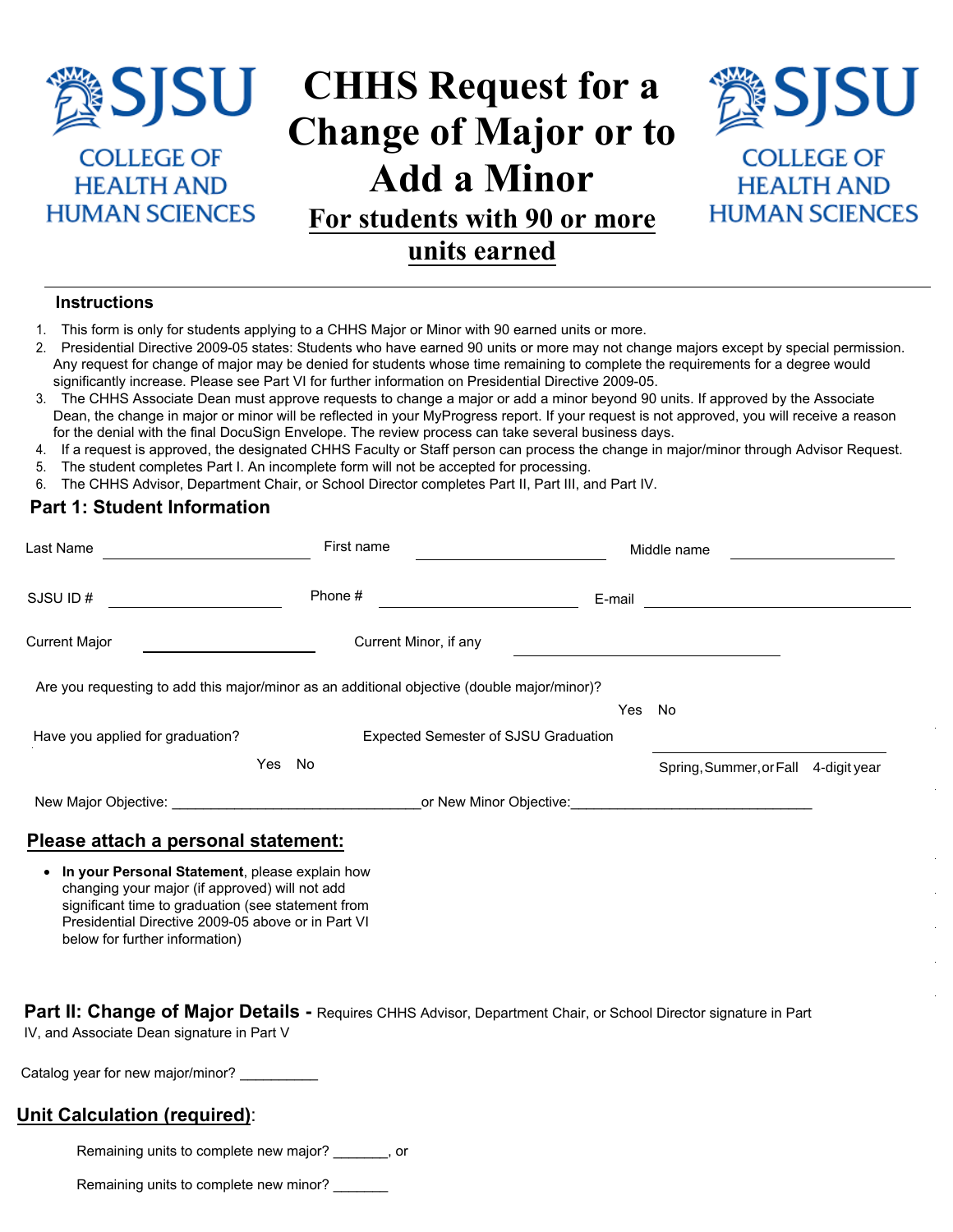# **From unofficial SJSU transcripts:**

A. Units Earned (UE) from 2-year institutions? \_\_\_\_\_\_\_ (If more than 70 units, then please enter only 70 units here)

|  |  |  |  |  |  | B. Units Earned from other 4-year institutions? |  |
|--|--|--|--|--|--|-------------------------------------------------|--|
|--|--|--|--|--|--|-------------------------------------------------|--|

 $\frac{1}{2}$ C. Units Earned from AP/IB Scores, etc.?

D. Units Earned at SJSU?

ESTIMATED TOTAL UNITS: \_\_\_\_\_\_\_ (Add A - D with the units remaining in the new major/minor)

**Part III - Optional CHHS Faculty Statement -** This box may be used for general comments or clarification, if necessary.

 $\overline{\phantom{a}}$ 

**Part IV: Approval Signature (CHHS)** 

Authorized CHHS Faculty Name/Signature/Date

## **Part V: To be completed by the Associate Dean**

Approved

Denied

Reason for Denial

**Associate Dean Signature**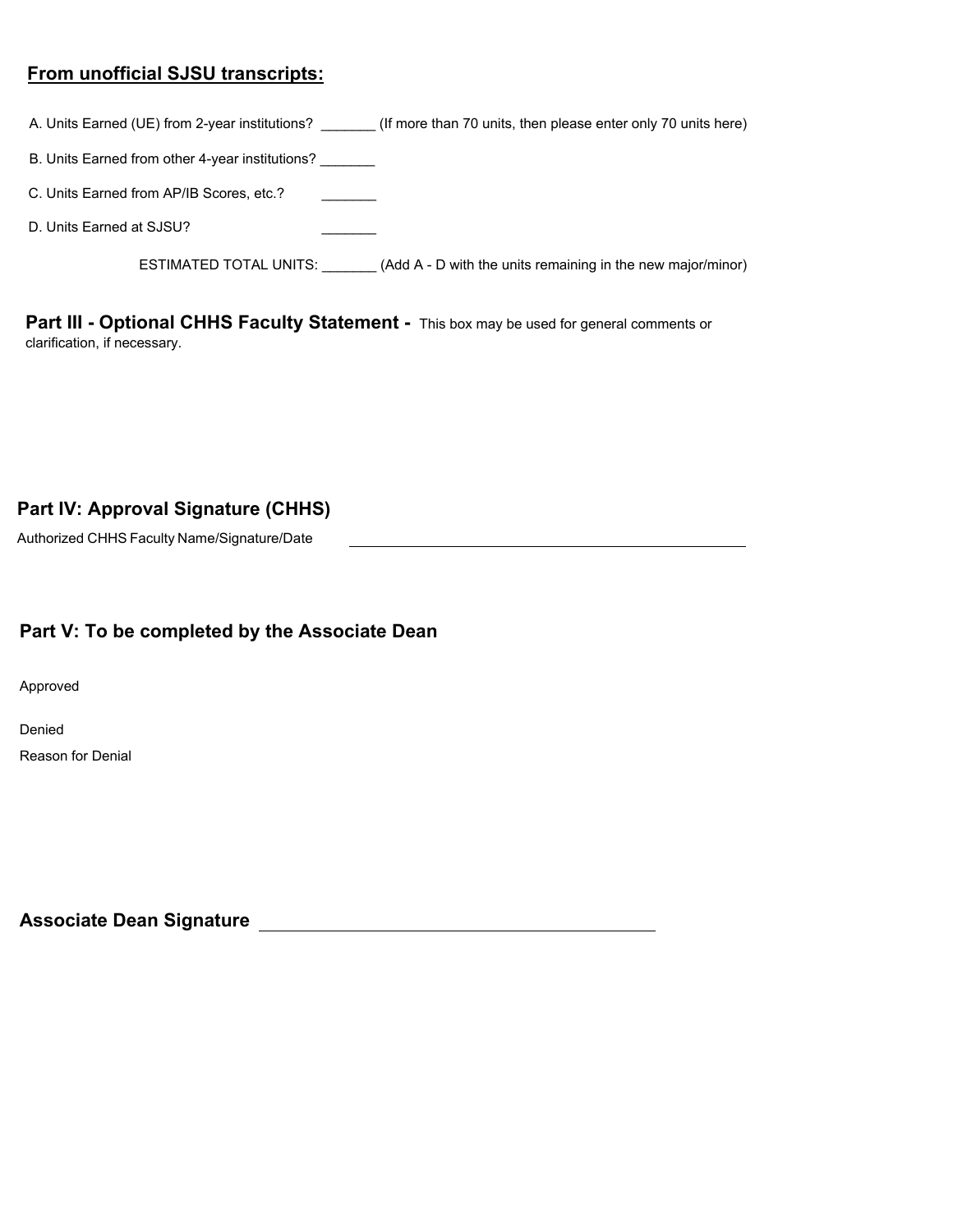

Office of the President

One Washington Square San José, California 95192-0002

**PD 2009-05**

September 1, 2009

MEMO TO: Campus Community

FROM: Jon Whitmore for Whitmore President

SUBJECT: Presidential Directive 2009-05 Graduation and Change of Major

Budget reductions have forced the California State University (CSU) to limit enrollment and turn away thousands of qualified students who meet the eligibility criteria for admission to the CSU. In order to increase space available for new and continuing students, the CSU needs to confer degrees on those students who have completed all degree requirements, but who either have not applied for graduation or who choose not to for a variety of reasons. Pursuant to the authorization granted by the recent revision in Title 5\*, this Presidential Directive is to establish graduation policy at San José State University that implements this recent change.

Effective with registration for Spring 2010, any undergraduate or graduate student will be precluded from enrolling in any additional state-supported courses when that student has already met all necessary requirements for the degree for which that student is matriculated. Moreover, students who have met all requirements for graduation prior to any semester in which they are enrolled will be permitted to drop all courses for which they are registered, with little or no penalty, and to graduate at the next available date. Students who have earned more than enough units to graduate but have some remaining requirements to complete, will be advised and precluded from registering in any courses other than those required for a timely graduation.

In order to facilitate graduation, it is important for students to declare a major and make changes in a timely fashion. Effective for the next application period, transfer applicants